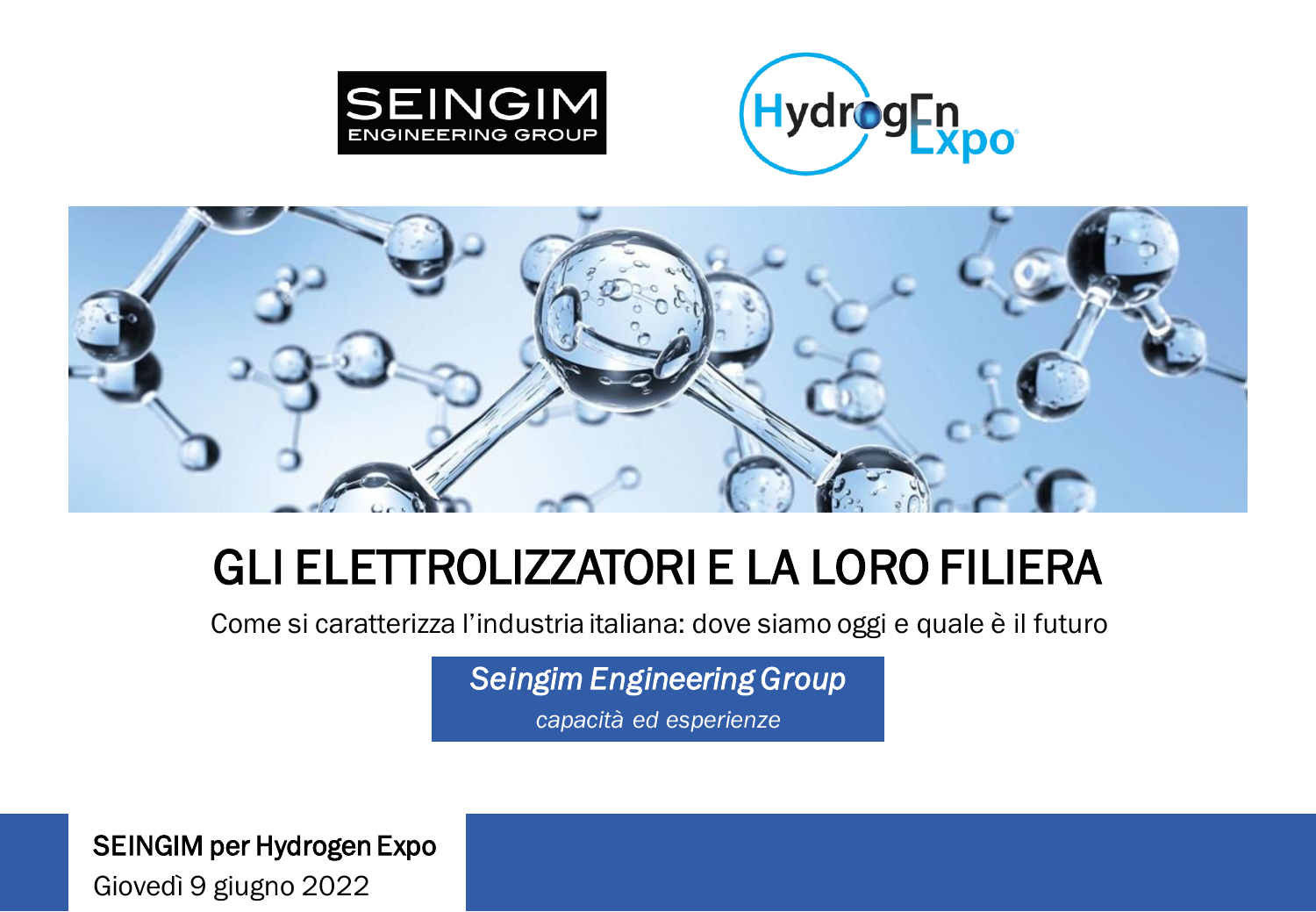#### COMPANY DATA SEINGIM GROUP





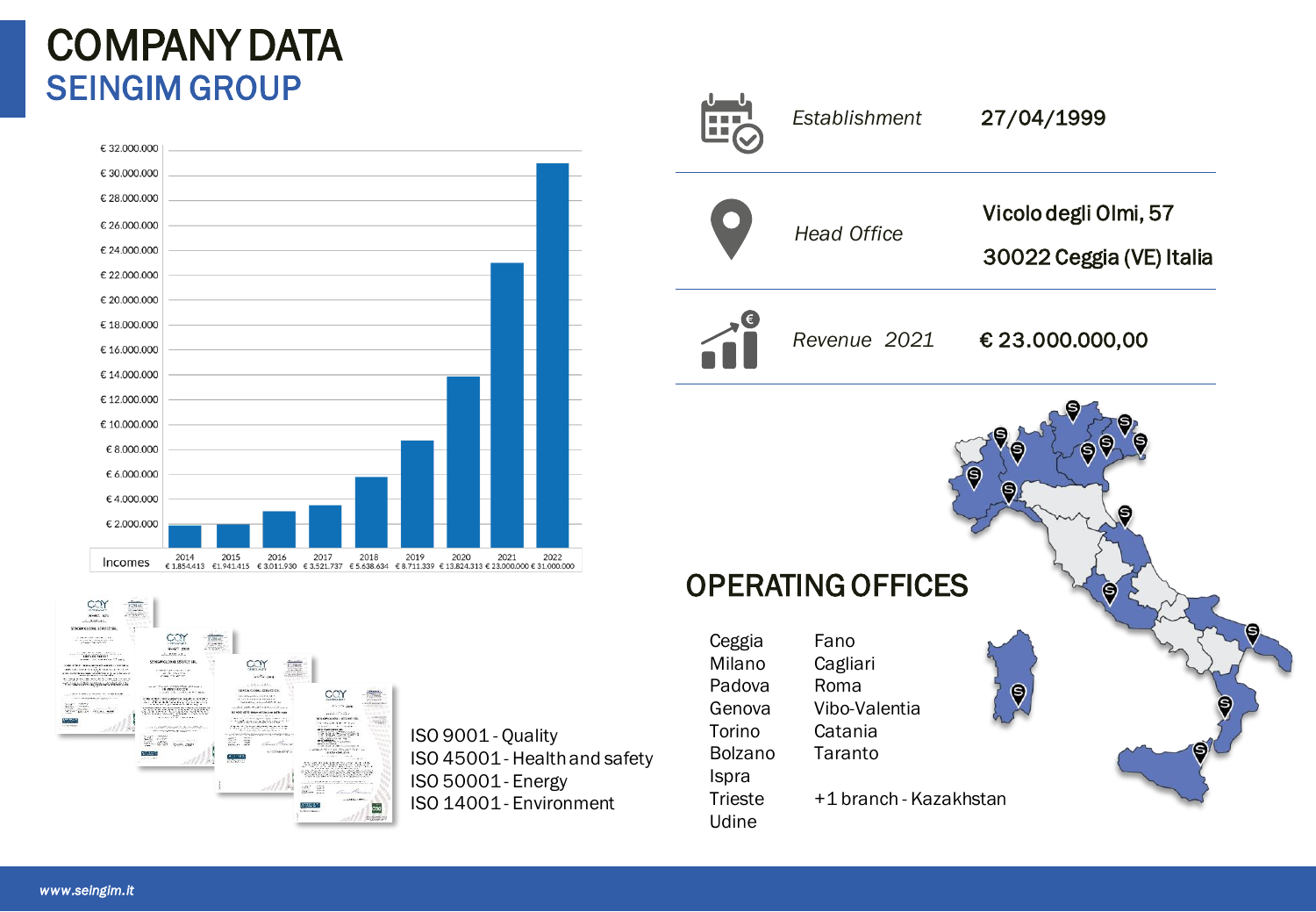#### TECHNICAL CAPACITY SEINGIM GROUP

Available internal resources generate an amount of 605,440 hours/year.

The additional hours, up to a total of 780,000 hours/year can be mobilized at short notice thanks to subcontracting agreements with our qualified engineering partners with proven management and technical skills.

93.000 ORE

# 2022



780.000 HOURS\*

\* Including 10.000 hours of Research & Development

57.000 ORE PROCESS & HSE ENGINEERING

PROJECT MANAGEMENT

136.000 ORE CIVIL & STRUCTURE ENGINEERING

100.000 ORE MECCANICA/MACCHINE, HVAC

137.000 ORE PIPING & LAYOUT

136.000 ORE ELECTRICAL ENGINEERING

121.000 ORE

INGEGNERIA STRUMENTAZIONE, AUTOMAZIONE, TELECOMUNICAZIONI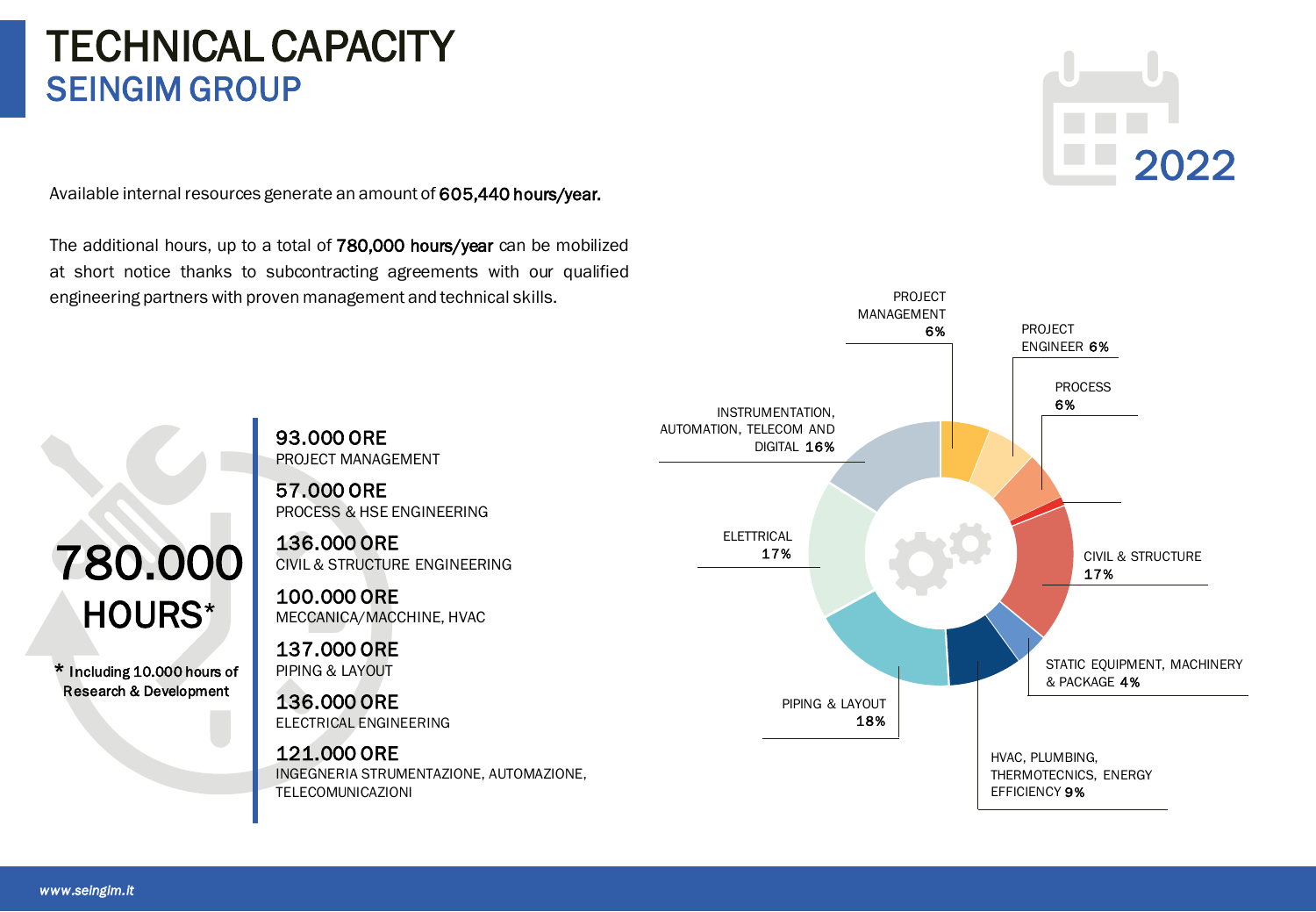### BUSINESS SECTORS

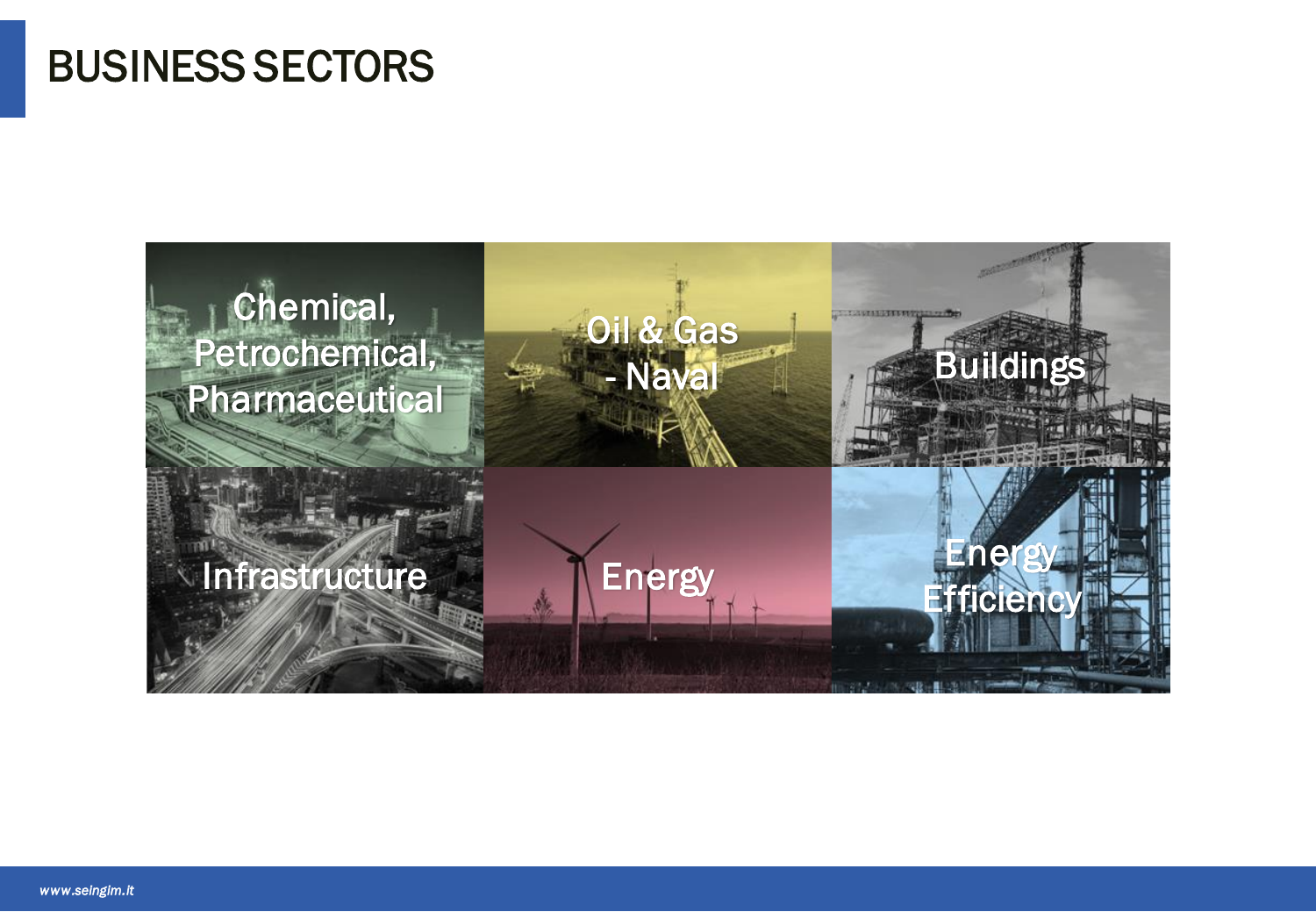# ACTIVITIES IN DETAIL

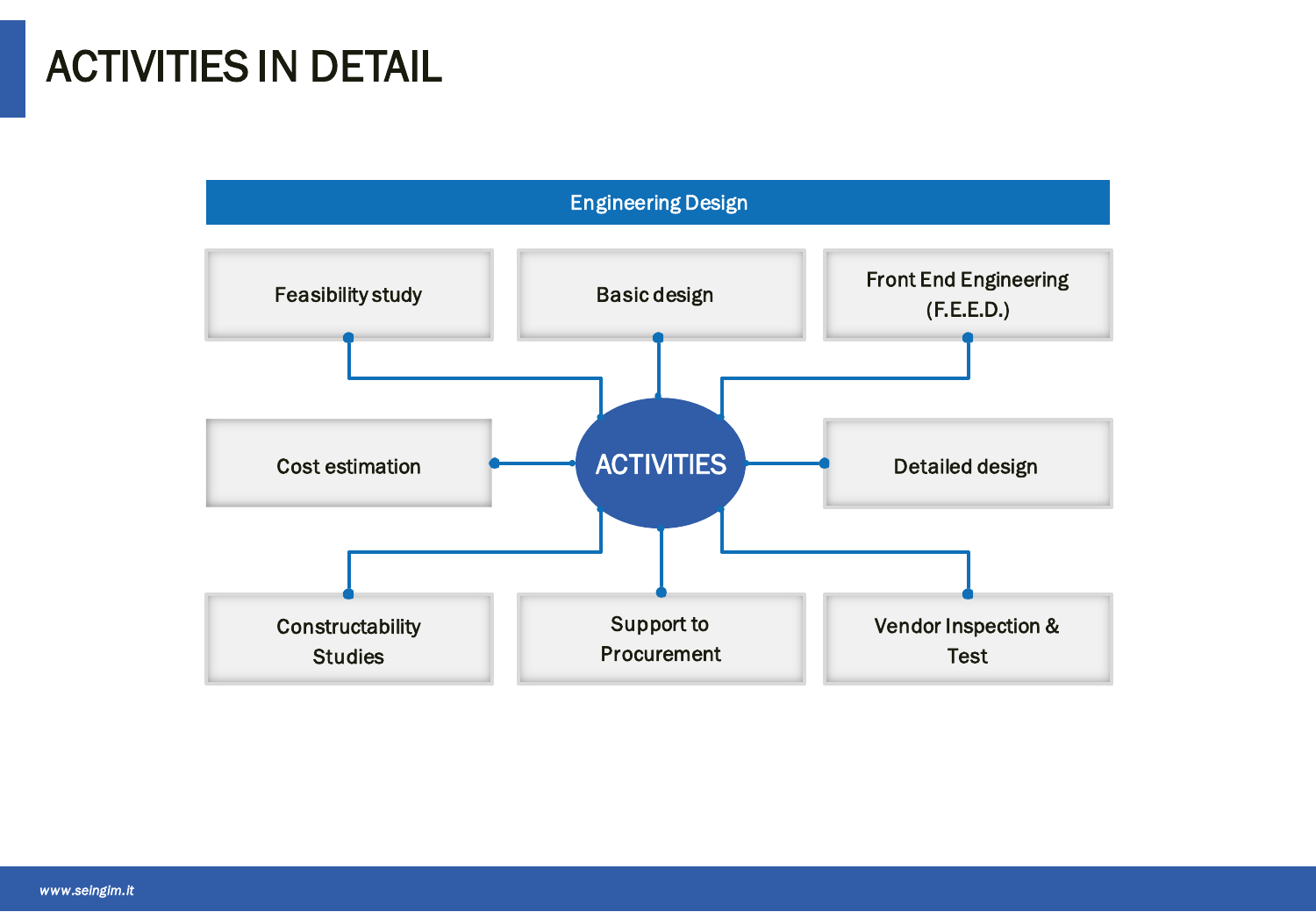#### EXPERIENCES IN THE DESIGN OF ELECTROLYZERS AND GREEN HYDROGEN PLANTS

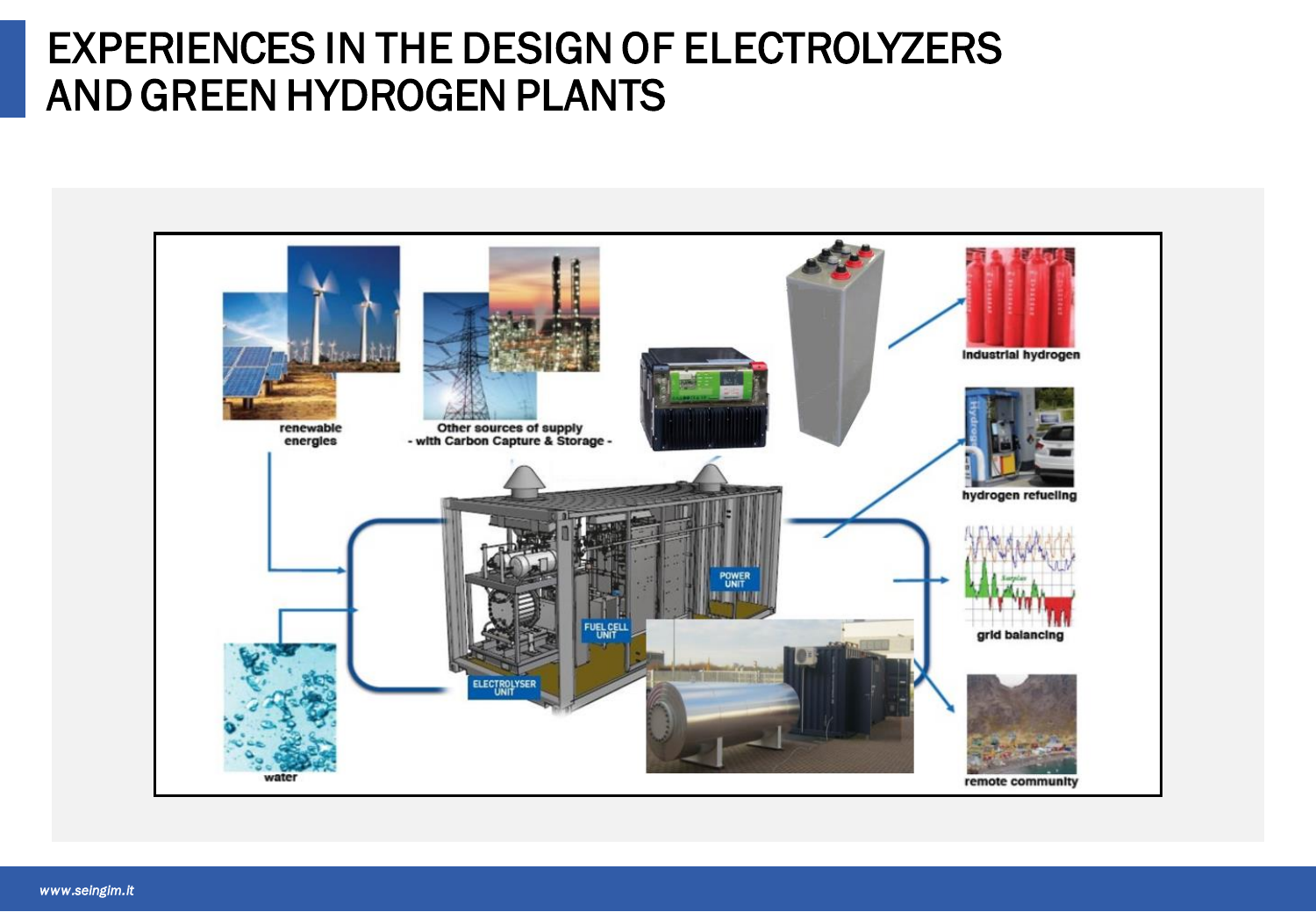## PROCESS FLOW DIAGRAM

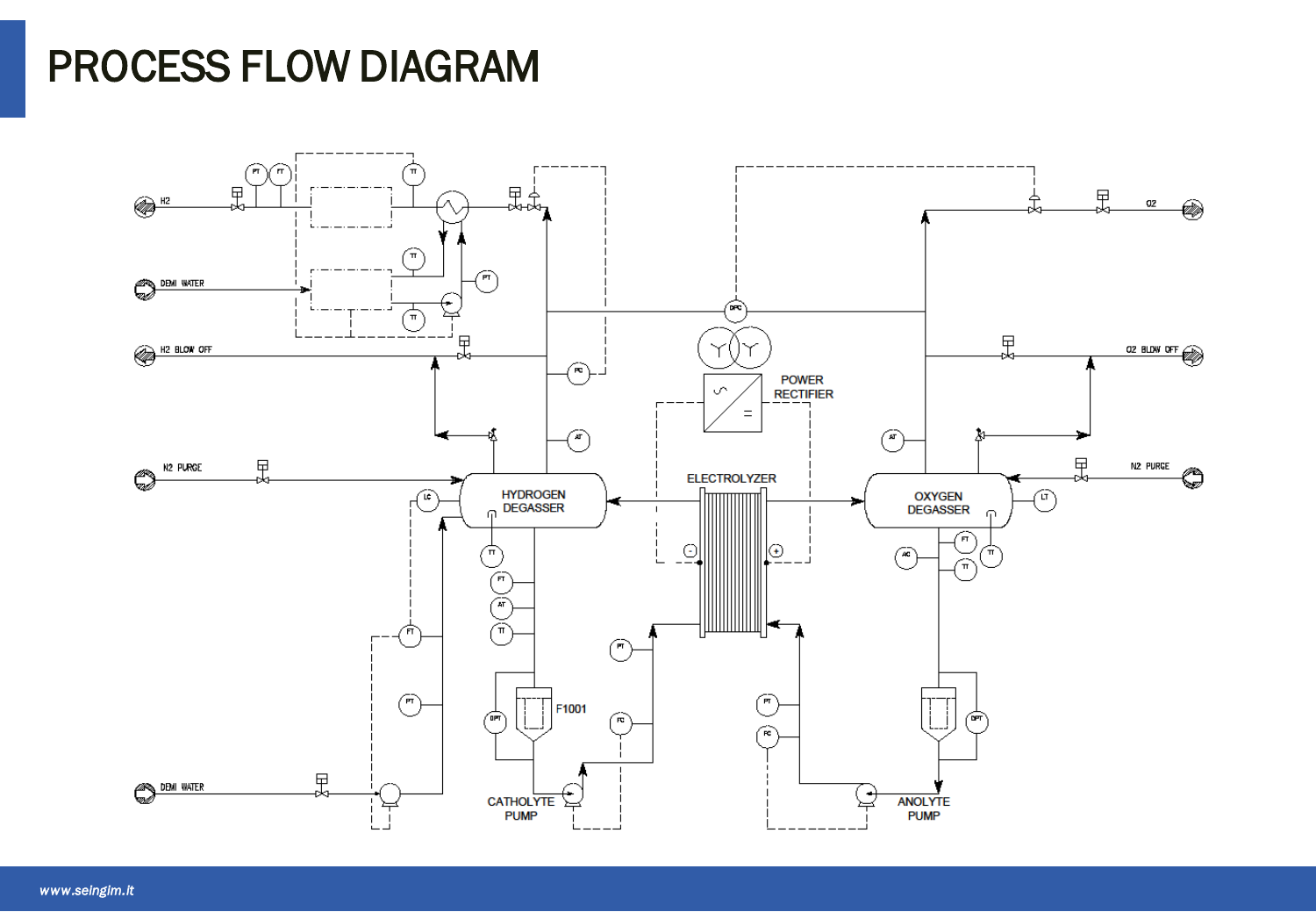# FLOWSHEET – PROCESS SIMULATION

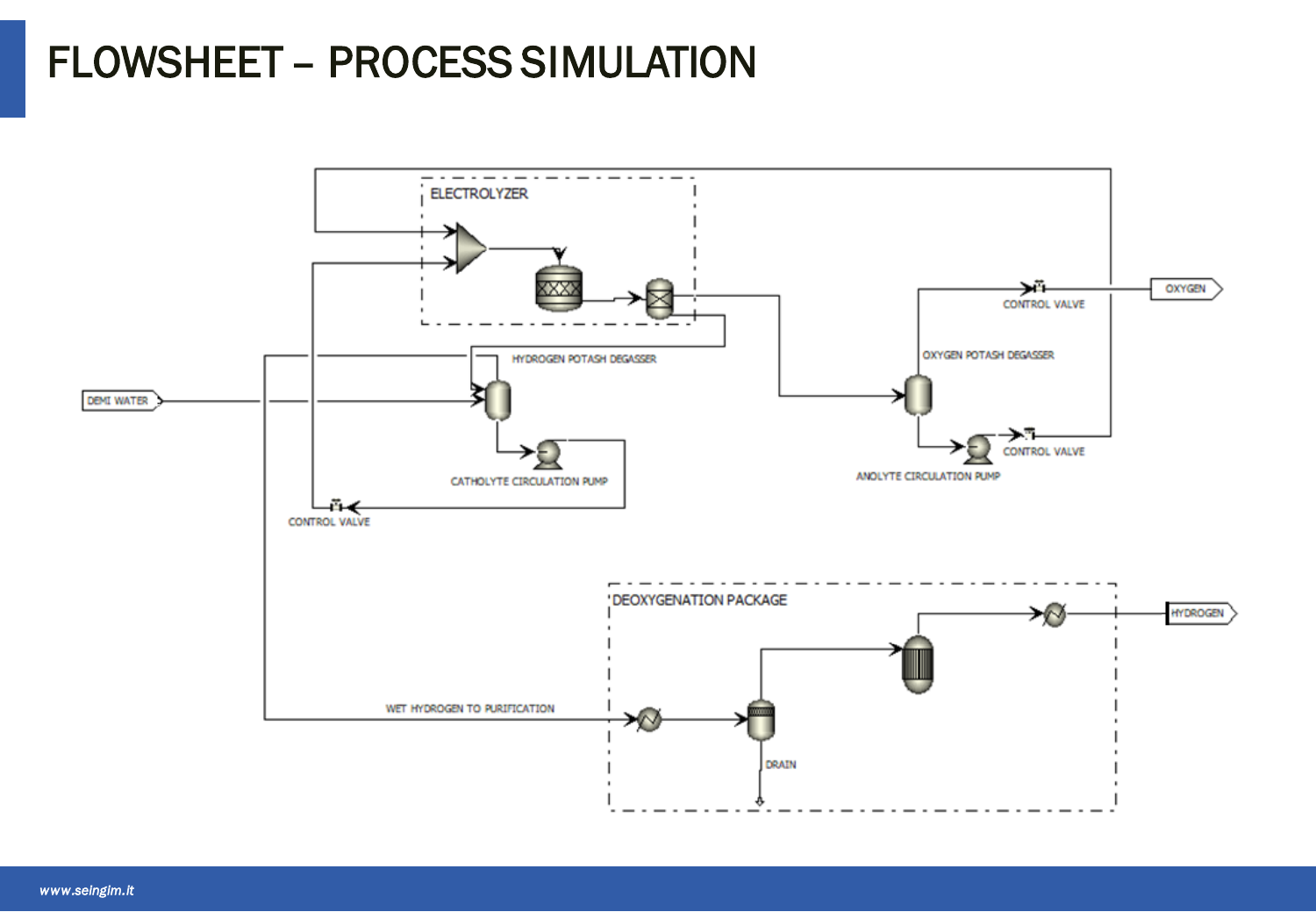# 3D MODEL & FEM ANALYSIS





- Site survey (conventional and laser scanner)
- 3D Model management and Model Review
- BIM design process
- Mechanical FEM Analysis of Lifting elements
- MTO (Material Take Off) and

Performance Metrics

- Economic quantification of the works
- Multidisciplinary technical management
- Supervision of works at manufacturer workshop and/or on site
- Pre-commissioning, Commissioning and Start-Up